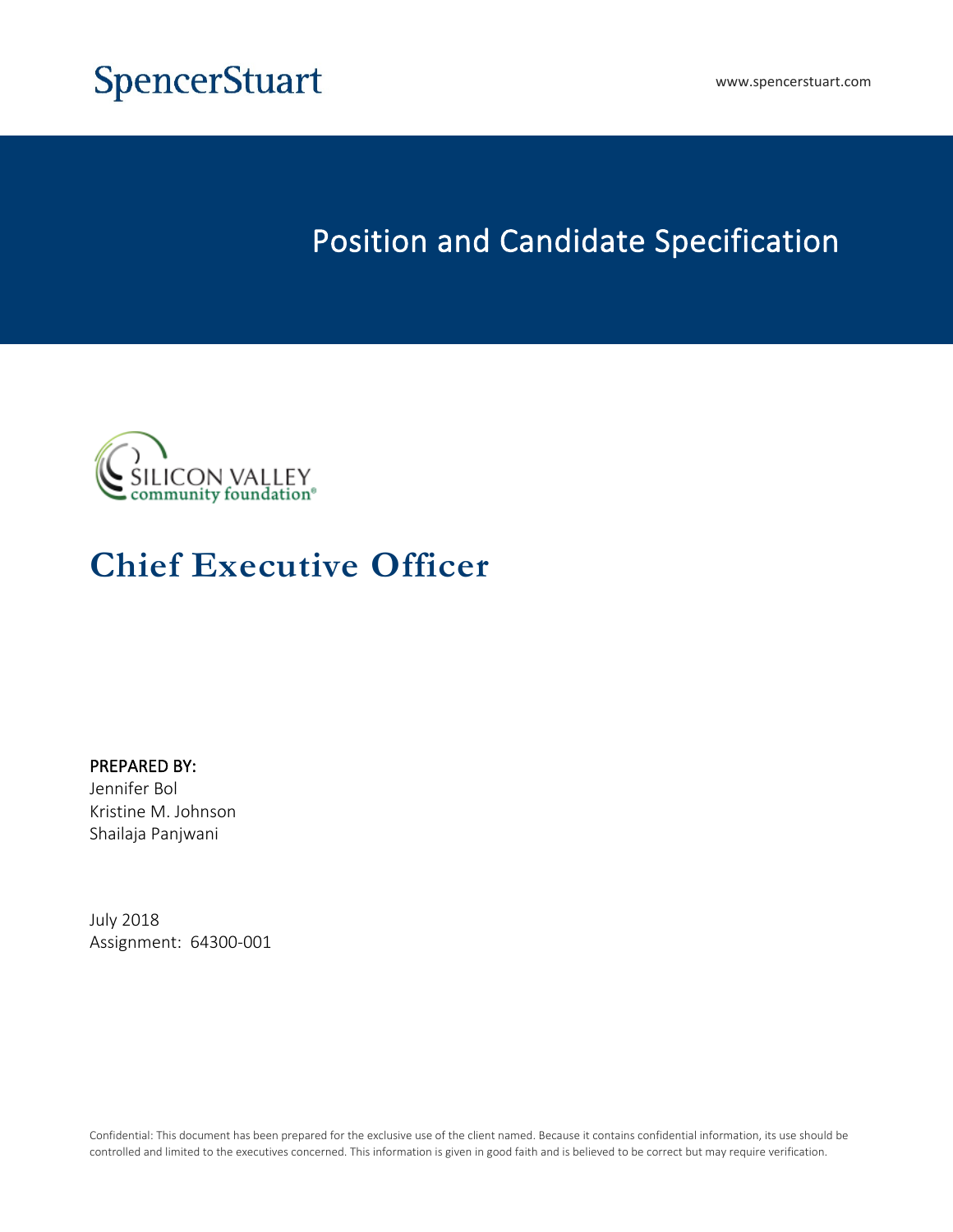Over the past decade, Silicon Valley Community Foundation ("SVCF") has worked to advance innovative philanthropic solutions to challenging problems, becoming one of the most influential and innovative community foundations in the world. SVCF partners with families, individuals, and companies to facilitate their philanthropic endeavors, whether in Silicon Valley or around the globe. By working with community leaders and policymakers, the organization also helps shape critical public policy issues of lasting importance to residents of Silicon Valley and California. SVCF partners with nonprofit groups and other stakeholders to advance the best ideas and direct resources swiftly and strategically to address the most pressing needs.

Since its formation in 2007 through the landmark merger of Peninsula Community Foundation and Community Foundation Silicon Valley, SVCF has awarded more than \$5.6 billion in grants locally, nationally, and globally. Of those grants, more than \$2.7 billion has gone to support charities in the nine-county San Francisco Bay Area. As of December 31, 2017, SVCF had \$13.5 billion in assets under management.

SVCF plays a dynamic role in addressing the social, economic, and environmental challenges of its communities, providing leadership, expertise, and capital, and serving as a resource for nonprofit, civic, government, and philanthropic organizations. There are four primary ways in which SVCF contributes:

- **Commission research**: Identifying emerging issues, monitoring trends, and providing analysis.
- **Conduct public discussions**: Bringing people together to engage in discussion and problem-solving. These events often stimulate new insights while encouraging diverse perspectives.
- **Advocate**: Taking principled positions on critical issues and advocating for specific policy outcomes.
- **Create initiatives**: Launching initiatives and special projects, partnering with other foundations, corporations, nonprofits, donors, and government agencies to work on specific topics or issues.

Further information about SVCF may be found at [https://www.siliconvalleycf.org/about-svcf.](https://www.siliconvalleycf.org/about-svcf)

SVCF is at a critical inflection point where it is seeking a collaborative, visionary, strong leader of the highest integrity and character who earns the respect and trust of multiple stakeholders, including employees, grantee organizations, donors, philanthropic partners, and civic and community leaders. S/He will lead the organization in assessing its mission and strategy, reconnecting with the community and other stakeholders, and rebuilding trust in the organization. SVCF has an opportunity to advance its position as a place where community and civic leaders, nonprofits, and donors turn for advice and come together to find creative solutions to the toughest issues facing the community.

#### **FINANCIAL AND OPERATIONAL HIGHLIGHTS**

- Total assets under management \$13.5 billion as of December 31, 2017
- Total grants since inception \$5.6 billion; of which 48% went to charities in the nine-county San Francisco Bay Area
- 2017 total grantmaking \$1.3 billion; of which 40% went to local and state charities, 51% to national U.S. charities outside of California; 9% to global charities
- Total staff 159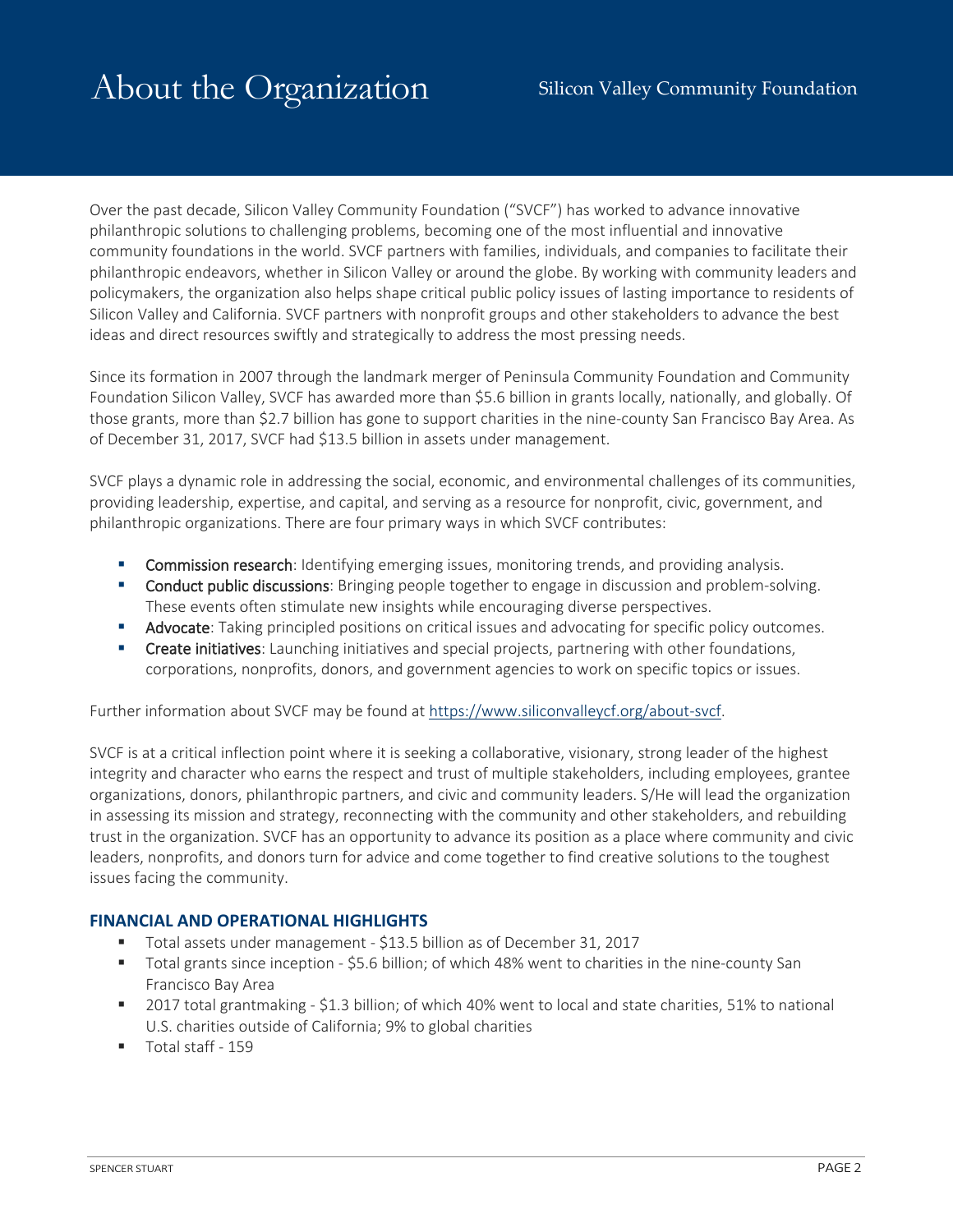# Position Summary Silicon Valley Community Foundation

Reporting to the Board of Directors, the CEO is responsible for leading the community foundation, which is deeply committed to the issues and well-being of Silicon Valley and beyond. Over the past decade-plus, SVCF has been successful in growing its assets under management (AUM) and in making significant, numerous, positive impacts on the community. Its new leader will have the opportunity to leverage this position and lead the organization into its next phase. This will include an evaluation of its strategy, culture and resources, among other tasks.

Given the recent events at the community foundation, a key priority for the next CEO will be to continue to rebuild the reputation of SVCF with employees, donors, grantees, partners, and the community at large. S/He will do so by partnering with the Board and employees to:

- Clearly define and articulate the mission, values, and culture of SVCF
- Develop and execute a well understood set of strategic priorities consistent with the mission
- Build and empower high-performance teams within a culture of trust, respect, and teamwork
- Engage and establish strong relationships with donors, grantees, community leaders, and other stakeholders important to the community foundation's mission, values, culture, and strategy
- Deliver appropriate levels of customer service to donors
- Establish SVCF as a major convener around and advocate for issues critical to the community
- Explore innovative approaches to funding high-impact initiatives in Silicon Valley

#### **KEY RELATIONSHIPS**

**Reports to** The Board of Directors

| neports to                 | THE DUCTU OF DIFFECTOLS                                                                                                                                                                                                                                                                                                                                                                                                                                                                                     |
|----------------------------|-------------------------------------------------------------------------------------------------------------------------------------------------------------------------------------------------------------------------------------------------------------------------------------------------------------------------------------------------------------------------------------------------------------------------------------------------------------------------------------------------------------|
| Direct reports             | The Executive Leadership Team ("ELT"), consisting of:<br>Chief Donor Engagement and Services Officer<br>Chief Operating Officer and Chief Financial Officer<br>Chief Community Impact Officer<br>Special Advisor to the CEO and Vice President of Government Relations<br>President and Chief Executive Officer, Raising A Reader (Supporting Organization)<br>Chief Executive Officer, Destination: Home (Supporting Organization)<br>Executive Assistant to the Chief Executive Officer and Board Liaison |
| Other key<br>relationships | Other employees of the community foundation<br>Philanthropic and community leaders in Silicon Valley<br>Grantees and other nonprofits                                                                                                                                                                                                                                                                                                                                                                       |

Donors/Corporate clients

#### **DESIRED OUTCOMES**

- SVCF will be seen as a trusted partner and force for good within Silicon Valley and beyond
- SVCF will be a highly desirable place to work, able to attract and retain top talent
- SVCF will be a philanthropic services provider of choice among donors
- SVCF will be a national model for philanthropic innovation, quality, and impact
- SVCF will be a convener, an influencer of public policy and "go-to" resource for diverse stakeholders on the community's most pressing issues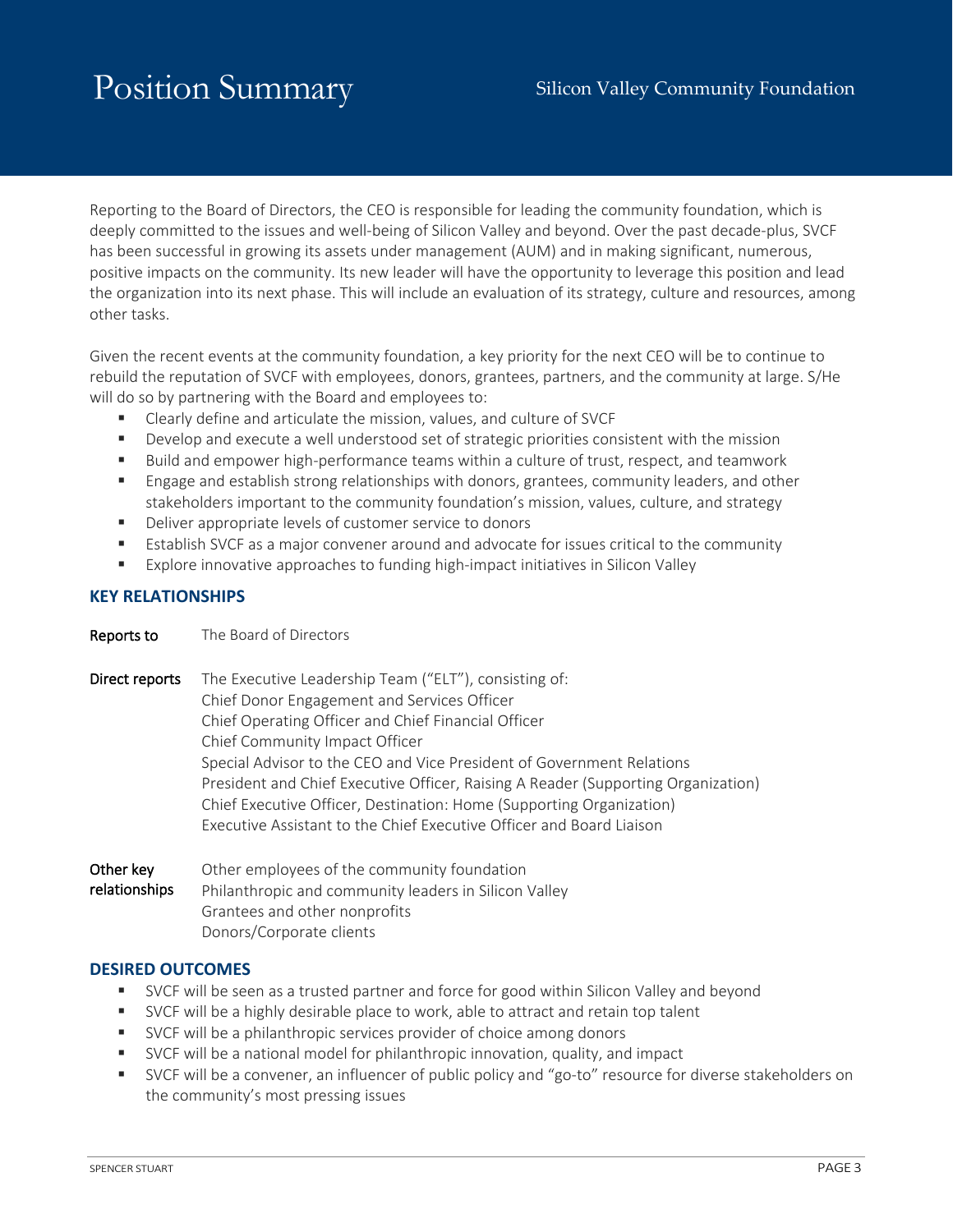# Candidate Profile Silicon Valley Community Foundation

### **IDEAL EXPERIENCE**

The successful candidate will ideally have a diverse set of professional experiences and a proven track record of successful "servant leadership" in a multi-stakeholder, operationally complex organizational environment of some meaningful scale. S/He will have had significant positive impact on the entities s/he has served; more specifically, s/he will have experience:

- Building morale, culture, and a shared sense of purpose and commitment within an organization.
- **EXECT** Leading a relationship-driven, service-oriented business to new levels of success.
- Serving in the nonprofit/philanthropic sector either as a professional or as a board member.
- Building enduring partnerships with institutions and individuals and leveraging those relationships to deliver outsize impact.
- **Serving as a spokesperson for an organization, particularly during a period of change and healing,** helping to build a strong brand.
- **Engaging on issues of policy, particularly policy related to education, housing, transportation,** immigration, financial stability for low-income communities and/or communities of color, and civic participation.
- Living or working in the region and thus having insight into the dynamics and needs of the Silicon Valley region and the diverse communities within it.

### **CRITICAL LEADERSHIP CAPABILITIES**

#### **Collaborating and influencing**

In an environment that needs a reset on several dimensions, the CEO of the community foundation must be:

- A natural team builder who is able to increase collaboration across the organization tapping into the motives and values of the team to energize people – and build the organization's capacity to collaborate with external stakeholders as well.
- A partnership builder who acknowledges individual differences but creates a strong sense of commonality. Systematically builds support at multiple levels and across groups, and builds ongoing partnerships with key stakeholders.
- A thought leader and convener who can bring people and organizations together to develop innovative approaches to solving complex problems.

#### **Leading people**

Silicon Valley Community Foundation has been through a difficult period, so the CEO will need to:

- Communicate and consistently act in accordance with a clear set of values and guiding principles  $s/h$ e will lead by example and lead cooperatively with others.
- **Empower teams and other leaders within the organization to drive cultural change; challenge the staff** at all levels to be highly creative and collaborative in their work.